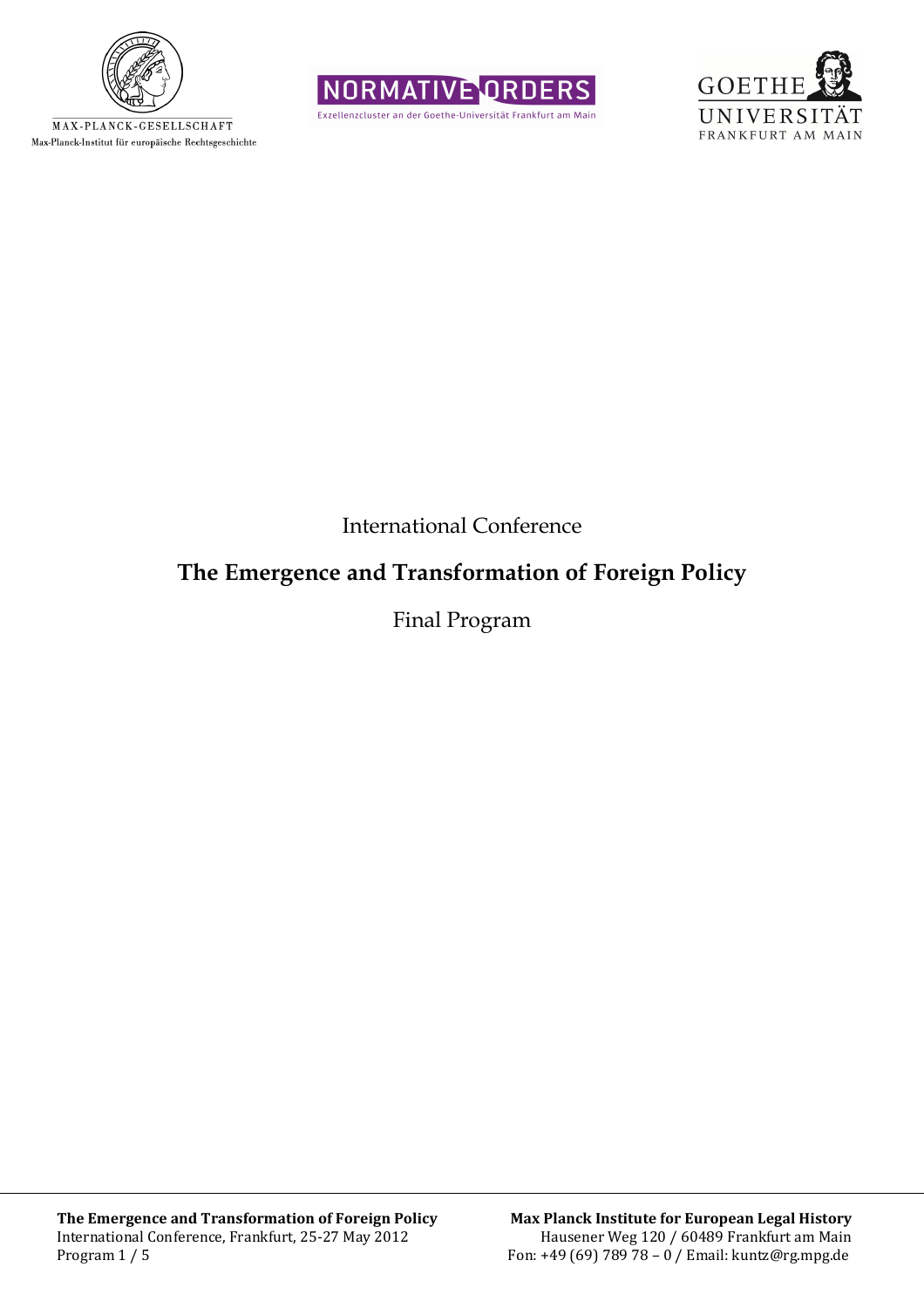





## **Friday, 25 May 2012**

| $13:00 - 14:00$ | Arrival of Participants / Welcome Snack & Coffee                                                                     |  |  |
|-----------------|----------------------------------------------------------------------------------------------------------------------|--|--|
| $14:00 - 14:15$ | <b>Welcome Address</b>                                                                                               |  |  |
|                 | Prof. Dr. Thomas Duve                                                                                                |  |  |
|                 | (Managing Director of the Max Planck Institute for European Legal<br>History)                                        |  |  |
| $14:15 - 15:00$ | Introduction                                                                                                         |  |  |
|                 | Andreas Fahrmeir / Gunther Hellmann / Miloš Vec - The Emergence<br>and Transformation of Foreign Policy              |  |  |
| $15:00 - 16:30$ | Panel 1                                                                                                              |  |  |
|                 | Chair: Christer Jönsson                                                                                              |  |  |
|                 | 15:00 - 15:45 Gunther Hellmann - The Practice and Vocabulary of<br>Foreign Policy                                    |  |  |
|                 | 15:45 - 16:30 Paul Sharp - The Ideas of Domestic Public Diplomacy,<br>Domestic Diplomacy and Domestic Foreign Policy |  |  |
| $16:30 - 17:00$ | <b>Coffee Break</b>                                                                                                  |  |  |
| $17:00 - 18:30$ | Panel 2                                                                                                              |  |  |
|                 | Chair: Gunther Hellmann                                                                                              |  |  |
|                 | $17:00 - 17:45$<br>Christer Jönsson – States Only? The Evolution of<br>Diplomacy                                     |  |  |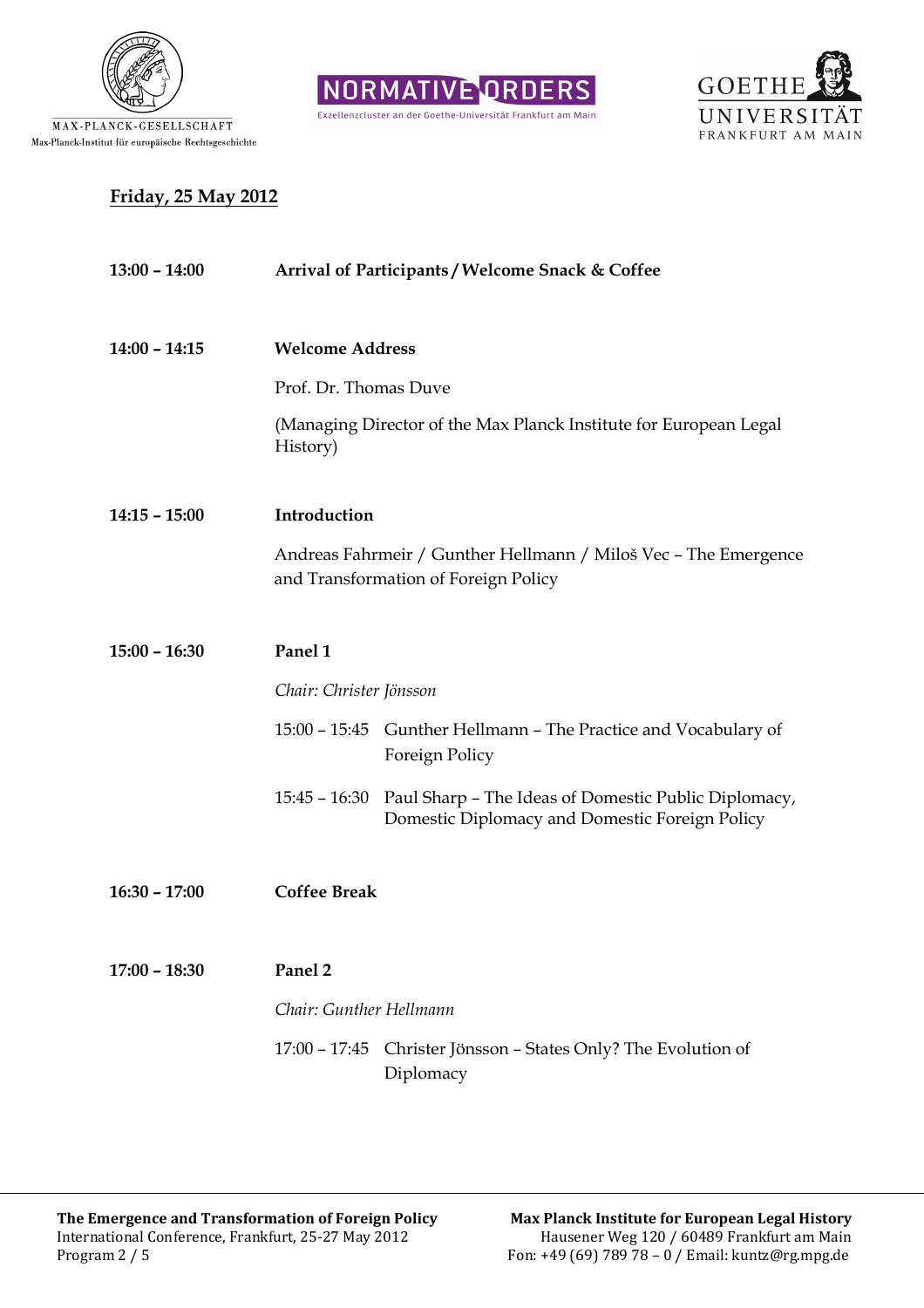

MAX-PLANCK-GESELLSCHAFT  ${\tt Max-Planck-Institut}$  für europäische Rechtsgeschichte



| $17:45 - 18:30$ Miloš Vec – Inside/Outside(s): The Conceptualization of |
|-------------------------------------------------------------------------|
| a Dichotomy in 19th Century (International) Law                         |
| Doctrine                                                                |

NORMATIVE ORDERS

**18:30 – 19:00 Discussion** 

**19:30 Dinner** 

## **Saturday, 26 May 2012**

| $09:00 - 10:30$ | Panel 3             |                                                                                                                                                                   |
|-----------------|---------------------|-------------------------------------------------------------------------------------------------------------------------------------------------------------------|
|                 | Chair: Hans Beck    |                                                                                                                                                                   |
|                 |                     | Friederike Kuntz, Ursula Stark Urrestarazu, Johannes<br>Weber - The Emergence and Transformation of Foreign<br>Politics: Conceptual Issues and Empirical Analyses |
| $10:30 - 11:00$ | <b>Coffee Break</b> |                                                                                                                                                                   |
| $11:00 - 12:30$ | Panel 4             |                                                                                                                                                                   |
|                 | Chair: Miloš Vec    |                                                                                                                                                                   |
|                 | $11:00 - 11:45$     | Andreas Fahrmeir - Foreign Policy and the Public<br>Sphere Different Spheres for Various Actors?                                                                  |
|                 |                     | 11:45 - 12:30 Luigi Nuzzo - Foreign Policy, International Law and the<br>Construction of a Legal Order: The Mixed Courts of<br>Egypt                              |
|                 |                     |                                                                                                                                                                   |

**12:30 – 13:00 Discussion**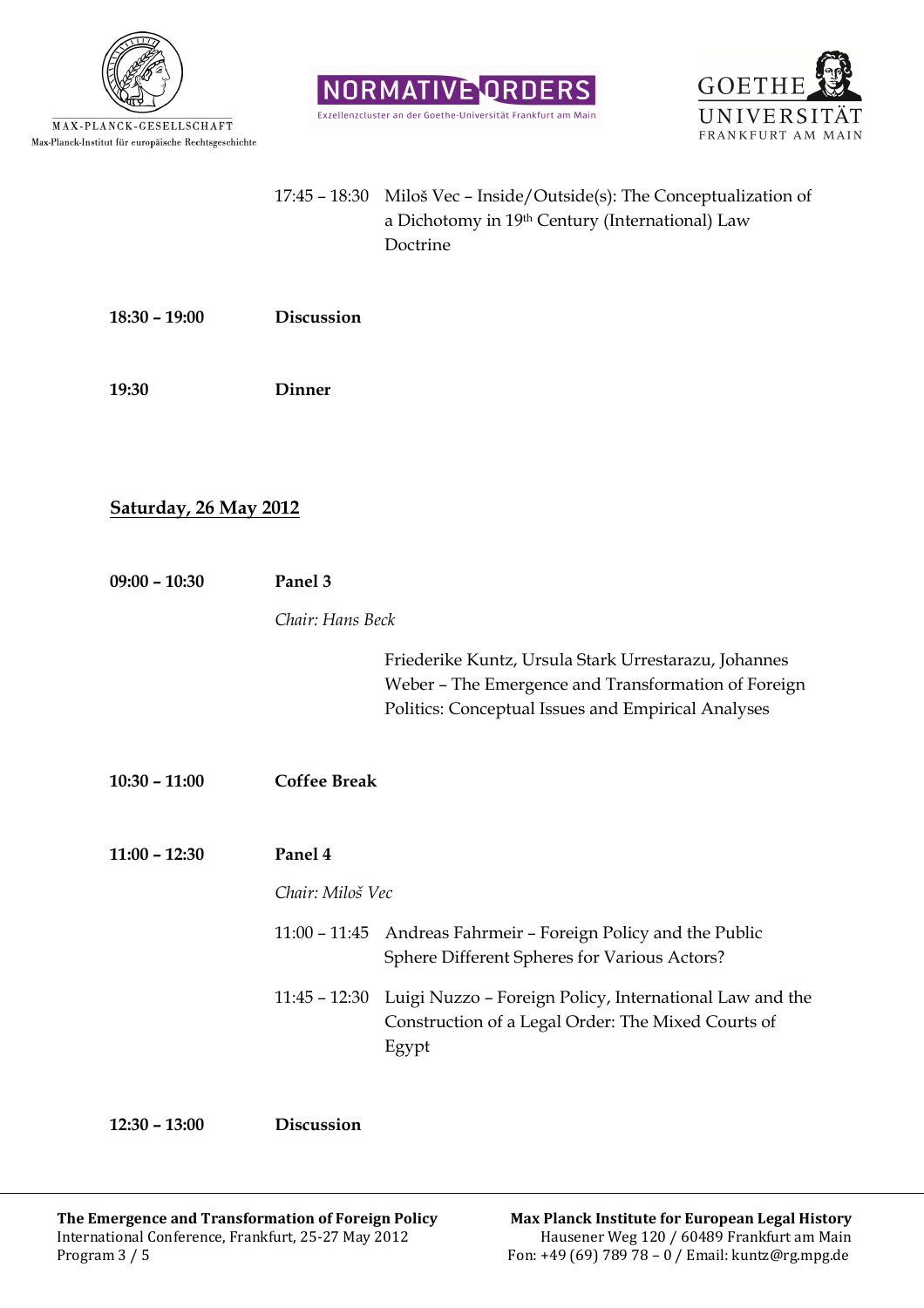





| $13:00 - 14:00$            | Lunch Break at the Max Planck Institute for European Legal History |                                                                                                                                         |  |  |
|----------------------------|--------------------------------------------------------------------|-----------------------------------------------------------------------------------------------------------------------------------------|--|--|
| $14:00 - 15:30$            | Panel 5                                                            |                                                                                                                                         |  |  |
|                            | Chair: Andreas Fahrmeir                                            |                                                                                                                                         |  |  |
|                            |                                                                    | 14:00 - 14:45 Hillard von Thiessen - Early Modern Foreign Relations<br>- Continuities, "Moments" of Change and Normative<br>Dynamics    |  |  |
|                            |                                                                    | 14:45 - 15:30 Verena Steller - The End of Diplomacy? The Paris Peace<br>Conference 1919 as a Moment of Foreign Policy<br>Transformation |  |  |
| $15:30 - 16:00$            | Discussion                                                         |                                                                                                                                         |  |  |
| $16:00 - 19:30$            | <b>Cultural Break</b>                                              |                                                                                                                                         |  |  |
| 19:30                      | <b>Dinner</b>                                                      |                                                                                                                                         |  |  |
|                            |                                                                    |                                                                                                                                         |  |  |
| <b>Sunday, 27 May 2012</b> |                                                                    |                                                                                                                                         |  |  |
| $09:30 - 11:00$            | Panel 6                                                            |                                                                                                                                         |  |  |
|                            | Chair: Hillard von Thiessen                                        |                                                                                                                                         |  |  |
|                            |                                                                    | 09:30 - 10:15 Hans Beck - Between Demarcation and Integration:<br>Foreign Policy in Classical Greece                                    |  |  |
|                            |                                                                    | 10:15 - 11:00 Hartmut Leppin - The Christianisation of Foreign Policy<br>in Late Antiquity                                              |  |  |